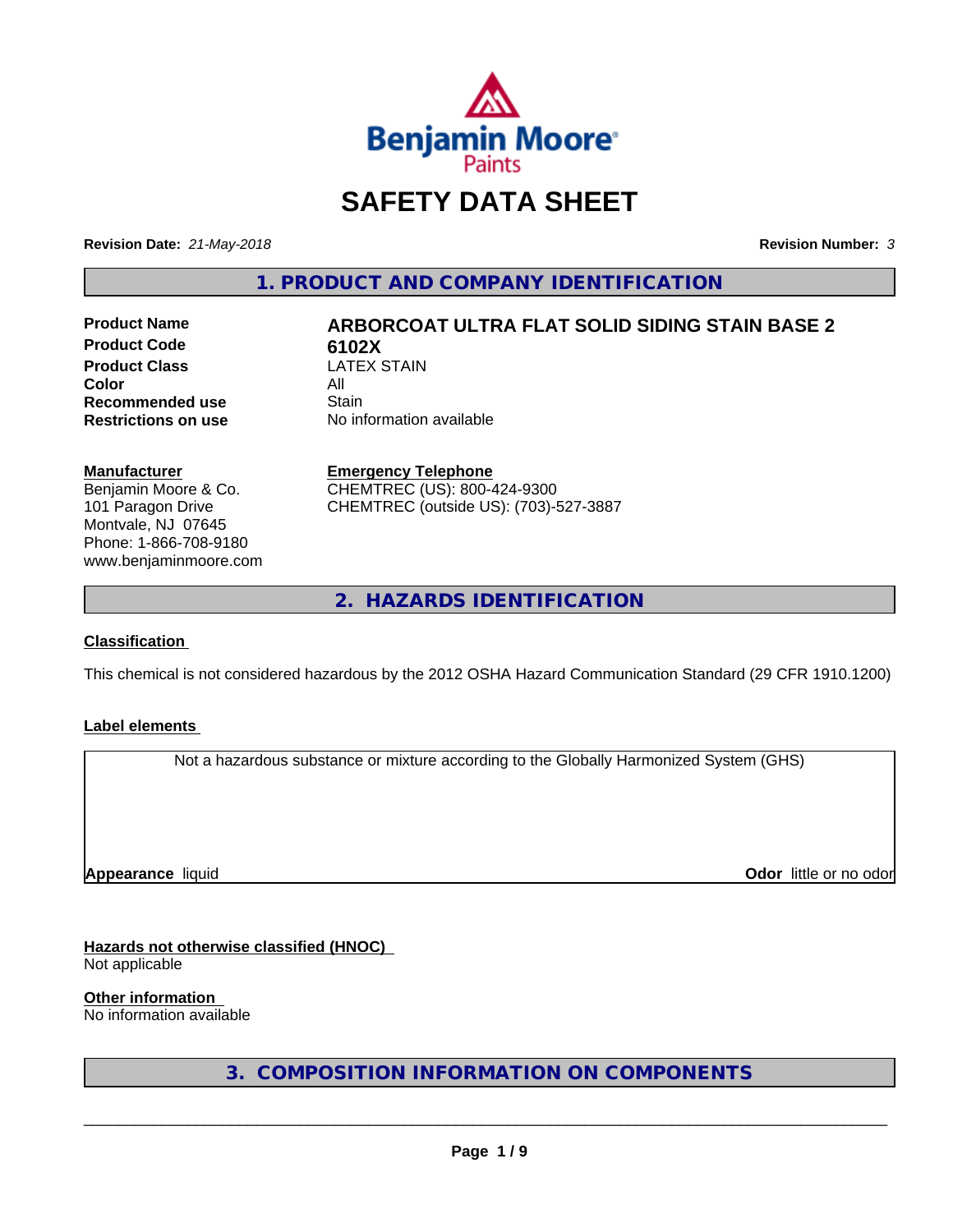| Chemical name                                                                | CAS No.    | Weight-% |
|------------------------------------------------------------------------------|------------|----------|
| Titanium dioxide                                                             | 13463-67-7 |          |
| Propanoic acid, 2-methyl-, monoester with<br>2,2,4-trimethyl-1,3-pentanediol | 25265-77-4 |          |
| Zinc oxide                                                                   | 1314-13-2  |          |
| Sodium C14-C16 olefin sulfonate                                              | 68439-57-6 | U.5      |

\_\_\_\_\_\_\_\_\_\_\_\_\_\_\_\_\_\_\_\_\_\_\_\_\_\_\_\_\_\_\_\_\_\_\_\_\_\_\_\_\_\_\_\_\_\_\_\_\_\_\_\_\_\_\_\_\_\_\_\_\_\_\_\_\_\_\_\_\_\_\_\_\_\_\_\_\_\_\_\_\_\_\_\_\_\_\_\_\_\_\_\_\_

|                                                  | 4. FIRST AID MEASURES                                                                                    |
|--------------------------------------------------|----------------------------------------------------------------------------------------------------------|
| <b>General Advice</b>                            | No hazards which require special first aid measures.                                                     |
| <b>Eye Contact</b>                               | Rinse thoroughly with plenty of water for at least 15 minutes and consult a<br>physician.                |
| <b>Skin Contact</b>                              | Wash off immediately with soap and plenty of water while removing all<br>contaminated clothes and shoes. |
| <b>Inhalation</b>                                | Move to fresh air. If symptoms persist, call a physician.                                                |
| Ingestion                                        | Clean mouth with water and afterwards drink plenty of water. Consult a physician<br>if necessary.        |
| <b>Most Important</b><br><b>Symptoms/Effects</b> | None known.                                                                                              |
| <b>Notes To Physician</b>                        | Treat symptomatically.                                                                                   |

**5. FIRE-FIGHTING MEASURES**

| <b>Suitable Extinguishing Media</b>                                              | Use extinguishing measures that are appropriate to local<br>circumstances and the surrounding environment.                                   |  |  |
|----------------------------------------------------------------------------------|----------------------------------------------------------------------------------------------------------------------------------------------|--|--|
| <b>Protective Equipment And Precautions For</b><br><b>Firefighters</b>           | As in any fire, wear self-contained breathing apparatus<br>pressure-demand, MSHA/NIOSH (approved or equivalent)<br>and full protective gear. |  |  |
| <b>Specific Hazards Arising From The Chemical</b>                                | Closed containers may rupture if exposed to fire or<br>extreme heat.                                                                         |  |  |
| <b>Sensitivity To Mechanical Impact</b>                                          | No.                                                                                                                                          |  |  |
| <b>Sensitivity To Static Discharge</b>                                           | No.                                                                                                                                          |  |  |
| <b>Flash Point Data</b><br>Flash Point (°F)<br>Flash Point (°C)<br><b>Method</b> | Not applicable<br>Not applicable<br>Not applicable                                                                                           |  |  |
| <b>Flammability Limits In Air</b>                                                |                                                                                                                                              |  |  |
| Lower flammability limit:                                                        | Not applicable                                                                                                                               |  |  |
|                                                                                  |                                                                                                                                              |  |  |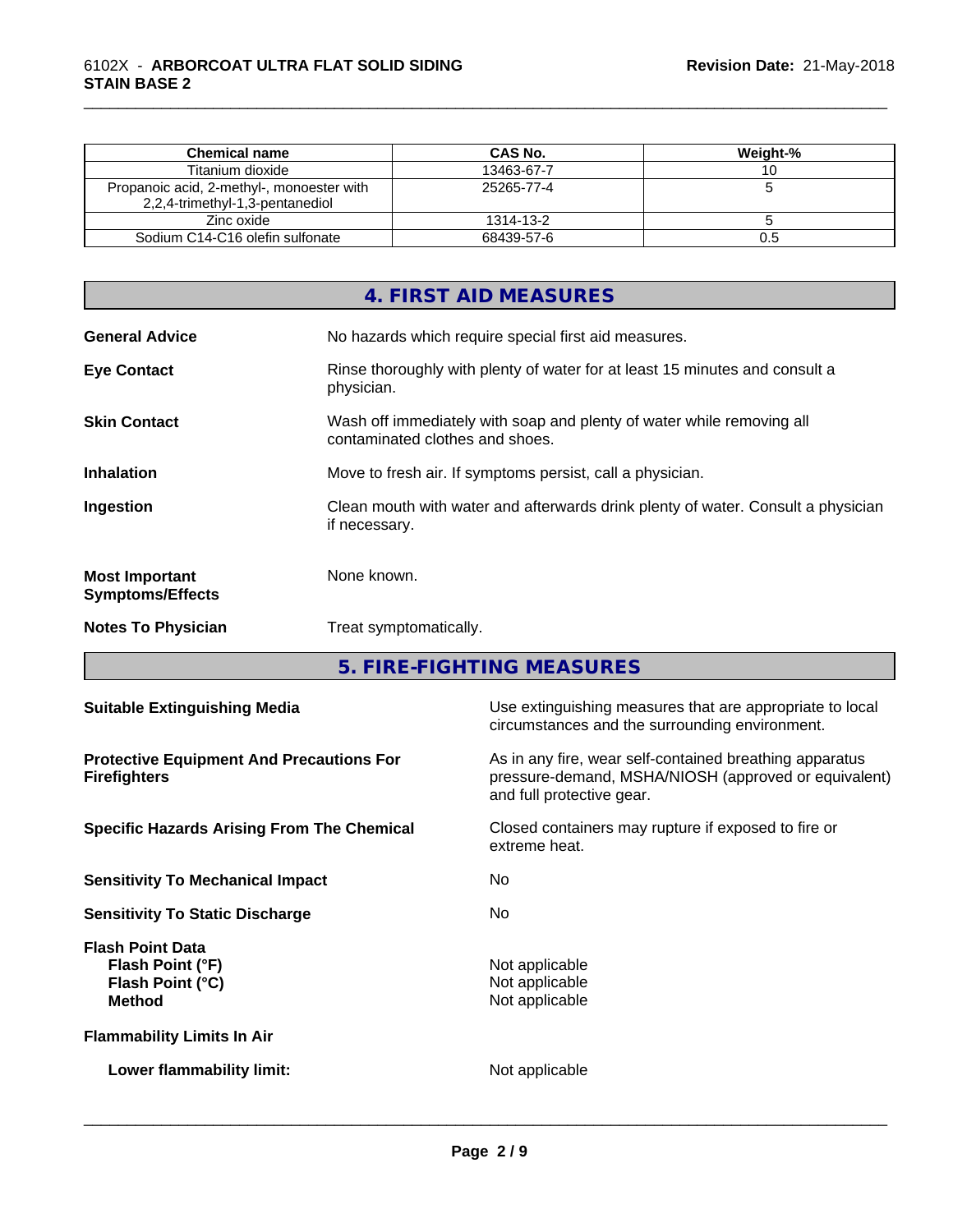# **Upper flammability limit:** Not applicable **NFPA Health:** 1 **Flammability:** 0 **Instability:** 0 **Special:** Not Applicable

\_\_\_\_\_\_\_\_\_\_\_\_\_\_\_\_\_\_\_\_\_\_\_\_\_\_\_\_\_\_\_\_\_\_\_\_\_\_\_\_\_\_\_\_\_\_\_\_\_\_\_\_\_\_\_\_\_\_\_\_\_\_\_\_\_\_\_\_\_\_\_\_\_\_\_\_\_\_\_\_\_\_\_\_\_\_\_\_\_\_\_\_\_

#### **NFPA Legend**

- 0 Not Hazardous
- 1 Slightly
- 2 Moderate
- 3 High
- 4 Severe

*The ratings assigned are only suggested ratings, the contractor/employer has ultimate responsibilities for NFPA ratings where this system is used.*

*Additional information regarding the NFPA rating system is available from the National Fire Protection Agency (NFPA) at www.nfpa.org.*

# **6. ACCIDENTAL RELEASE MEASURES**

| <b>Personal Precautions</b><br>Avoid contact with skin, eyes and clothing. Ensure adequate ventilation.                             |                                                                                                                                                                                  |
|-------------------------------------------------------------------------------------------------------------------------------------|----------------------------------------------------------------------------------------------------------------------------------------------------------------------------------|
| <b>Other Information</b>                                                                                                            | Prevent further leakage or spillage if safe to do so.                                                                                                                            |
| <b>Environmental precautions</b>                                                                                                    | See Section 12 for additional Ecological Information.                                                                                                                            |
| Soak up with inert absorbent material. Sweep up and shovel into suitable<br><b>Methods For Clean-Up</b><br>containers for disposal. |                                                                                                                                                                                  |
|                                                                                                                                     | 7. HANDLING AND STORAGE                                                                                                                                                          |
| <b>Handling</b>                                                                                                                     | Avoid contact with skin, eyes and clothing. Avoid breathing vapors, spray mists or<br>sanding dust. In case of insufficient ventilation, wear suitable respiratory<br>equipment. |
| <b>Storage</b>                                                                                                                      | Keep container tightly closed. Keep out of the reach of children.                                                                                                                |
|                                                                                                                                     |                                                                                                                                                                                  |

**Incompatible Materials** No information available

# **8. EXPOSURE CONTROLS/PERSONAL PROTECTION**

#### **Exposure Limits**

| Chemical name    | <b>ACGIH TLV</b>           | <b>OSHA PEL</b>           |
|------------------|----------------------------|---------------------------|
| Titanium dioxide | 10 mg/m $3$ - TWA          | 15 mg/m $3$ - TWA         |
| Zinc oxide       | $2 \text{ mg/m}^3$ - TWA   | 5 mg/m <sup>3</sup> - TWA |
|                  | $10 \text{ mg/m}^3$ - STEL | 15 mg/m $3$ - TWA         |

#### **Legend**

ACGIH - American Conference of Governmental Industrial Hygienists Exposure Limits OSHA - Occupational Safety & Health Administration Exposure Limits N/E - Not Established

**Engineering Measures** Ensure adequate ventilation, especially in confined areas.

 $\overline{\phantom{a}}$  ,  $\overline{\phantom{a}}$  ,  $\overline{\phantom{a}}$  ,  $\overline{\phantom{a}}$  ,  $\overline{\phantom{a}}$  ,  $\overline{\phantom{a}}$  ,  $\overline{\phantom{a}}$  ,  $\overline{\phantom{a}}$  ,  $\overline{\phantom{a}}$  ,  $\overline{\phantom{a}}$  ,  $\overline{\phantom{a}}$  ,  $\overline{\phantom{a}}$  ,  $\overline{\phantom{a}}$  ,  $\overline{\phantom{a}}$  ,  $\overline{\phantom{a}}$  ,  $\overline{\phantom{a}}$ 

#### **Personal Protective Equipment**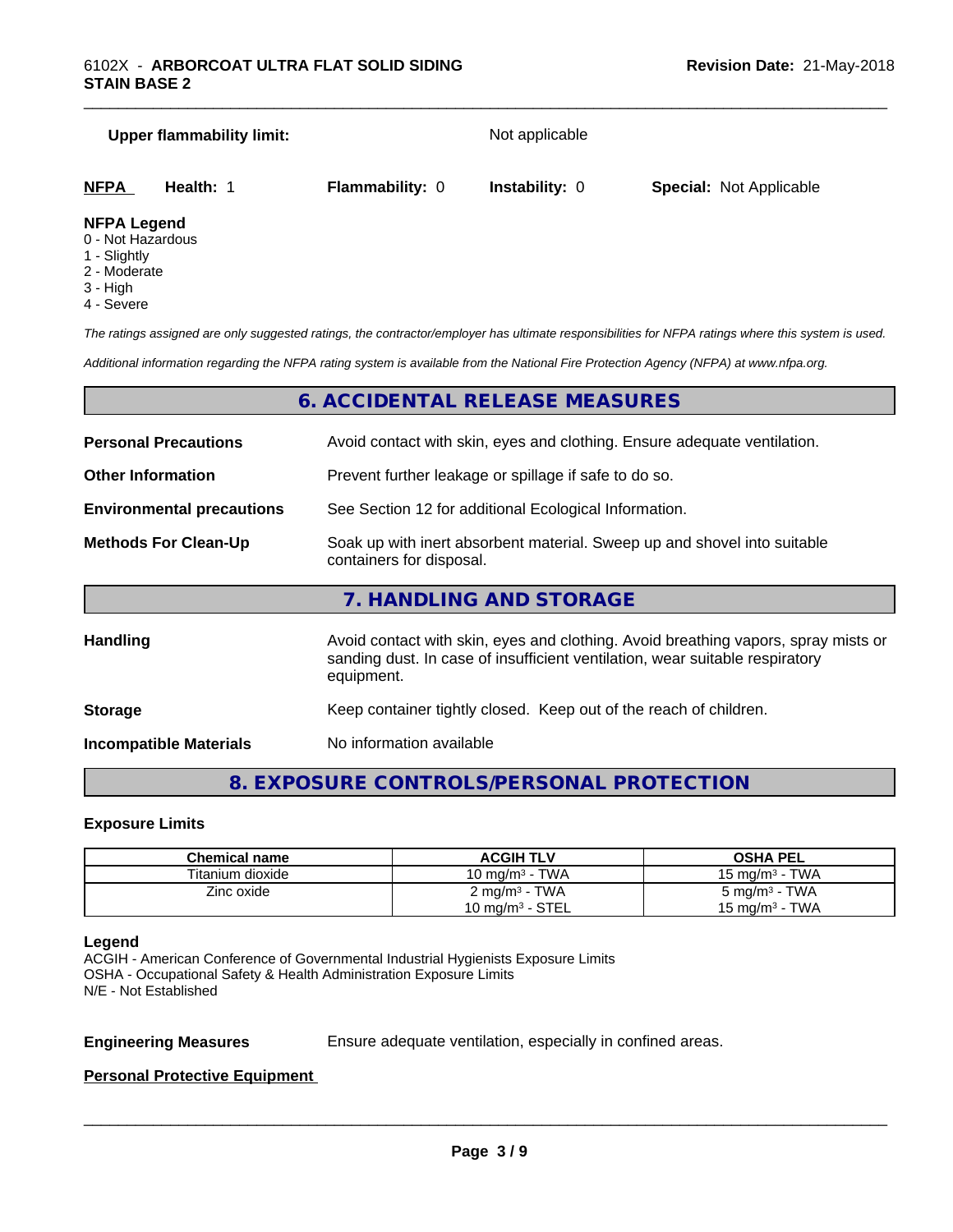| <b>Eye/Face Protection</b>    | Safety glasses with side-shields.                                        |
|-------------------------------|--------------------------------------------------------------------------|
| <b>Skin Protection</b>        | Protective gloves and impervious clothing.                               |
| <b>Respiratory Protection</b> | In case of insufficient ventilation wear suitable respiratory equipment. |
| <b>Hygiene Measures</b>       | Avoid contact with skin, eyes and clothing. Remove and wash contaminated |

### **9. PHYSICAL AND CHEMICAL PROPERTIES**

clothing before re-use. Wash thoroughly after handling.

**Appearance** liquid **Odor** little or no odor **Odor Threshold No information available No information available Density (Ibs/gal)** 10.7 - 11.1 **Specific Gravity** 1.28 - 1.33 **pH** No information available **Viscosity (cps)** No information available **Solubility(ies)** No information available **Water solubility Water solubility Water solubility Water solubility Water solubility Water solution Evaporation Rate No information available No information available Vapor pressure @20 °C (kPa)** No information available **Vapor density No information available Wt. % Solids** 45 - 55 **Vol. % Solids** 30 - 40 **Wt. % Volatiles** 45 - 55 **Vol. % Volatiles** 60 - 70 **VOC Regulatory Limit (g/L)** < 100 **Boiling Point (°F)** 212 **Boiling Point (°C)** 100 **Freezing Point (°F)** 32 **Freezing Point (°C)** 0 **Flash Point (°F)** Not applicable **Flash Point (°C)** Not applicable **Method** Not applicable **Flammability (solid, gas)** Not applicable **Upper flammability limit:** Not applicable **Lower flammability limit:** Not applicable **Autoignition Temperature (°F)** No information available **Autoignition Temperature (°C)** No information available **Decomposition Temperature (°F)** No information available **Decomposition Temperature (°C)** No information available<br> **Partition coefficient Partition available** 

**No information available** 

\_\_\_\_\_\_\_\_\_\_\_\_\_\_\_\_\_\_\_\_\_\_\_\_\_\_\_\_\_\_\_\_\_\_\_\_\_\_\_\_\_\_\_\_\_\_\_\_\_\_\_\_\_\_\_\_\_\_\_\_\_\_\_\_\_\_\_\_\_\_\_\_\_\_\_\_\_\_\_\_\_\_\_\_\_\_\_\_\_\_\_\_\_

# **10. STABILITY AND REACTIVITY**

| <b>Reactivity</b>             | Not Applicable                           |
|-------------------------------|------------------------------------------|
| <b>Chemical Stability</b>     | Stable under normal conditions.          |
| <b>Conditions to avoid</b>    | Prevent from freezing.                   |
| <b>Incompatible Materials</b> | No materials to be especially mentioned. |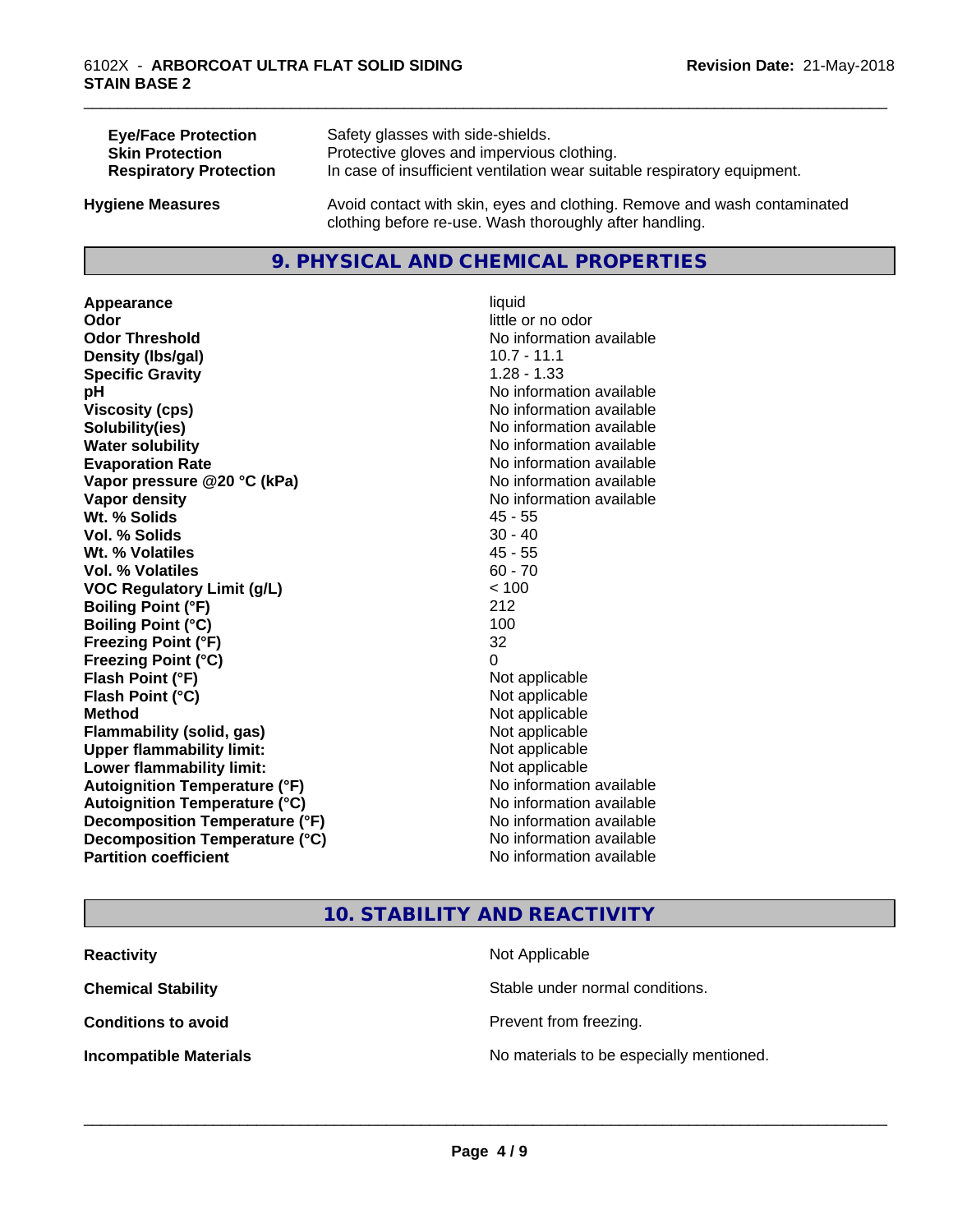| <b>Hazardous Decomposition Products</b>                                 | None under normal use.                                                                                                                                                                 |  |
|-------------------------------------------------------------------------|----------------------------------------------------------------------------------------------------------------------------------------------------------------------------------------|--|
| Possibility of hazardous reactions                                      | None under normal conditions of use.                                                                                                                                                   |  |
|                                                                         | 11. TOXICOLOGICAL INFORMATION                                                                                                                                                          |  |
| <b>Product Information</b>                                              |                                                                                                                                                                                        |  |
| Information on likely routes of exposure                                |                                                                                                                                                                                        |  |
| <b>Principal Routes of Exposure</b>                                     | Eye contact, skin contact and inhalation.                                                                                                                                              |  |
| <b>Acute Toxicity</b>                                                   |                                                                                                                                                                                        |  |
| <b>Product Information</b>                                              | No information available                                                                                                                                                               |  |
|                                                                         | Symptoms related to the physical, chemical and toxicological characteristics                                                                                                           |  |
| <b>Symptoms</b>                                                         | No information available                                                                                                                                                               |  |
|                                                                         | Delayed and immediate effects as well as chronic effects from short and long-term exposure                                                                                             |  |
| Eye contact<br>Skin contact                                             | May cause slight irritation.<br>Substance may cause slight skin irritation. Prolonged or repeated contact may dry<br>skin and cause irritation.                                        |  |
| Inhalation<br>Ingestion<br>Sensitization<br><b>Neurological Effects</b> | May cause irritation of respiratory tract.<br>Ingestion may cause gastrointestinal irritation, nausea, vomiting and diarrhea.<br>No information available<br>No information available. |  |

**Mutagenic Effects** No information available. **Reproductive Effects** No information available. **Developmental Effects** No information available.<br> **Target organ effects** No information available. No information available.<br>No information available. **STOT -** single exposure Mo information available.<br>**STOT** - repeated exposure No information available. **STOT** - repeated exposure<br>Other adverse effects No information available. **Aspiration Hazard** No information available

# **Numerical measures of toxicity**

**The following values are calculated based on chapter 3.1 of the GHS document**

| <b>ATEmix (oral)</b>   | 58193 mg/kg   |
|------------------------|---------------|
| <b>ATEmix (dermal)</b> | 1015430 mg/kg |

#### **Component Information**

Titanium dioxide LD50 Oral: > 10000 mg/kg (Rat) Zinc oxide LD50 Oral: 5000 mg/kg (Rat) LC50 Inhalation (Dust):  $> 5700$  mg/m<sup>3</sup> (Rat, 4 hr.)

# **Carcinogenicity**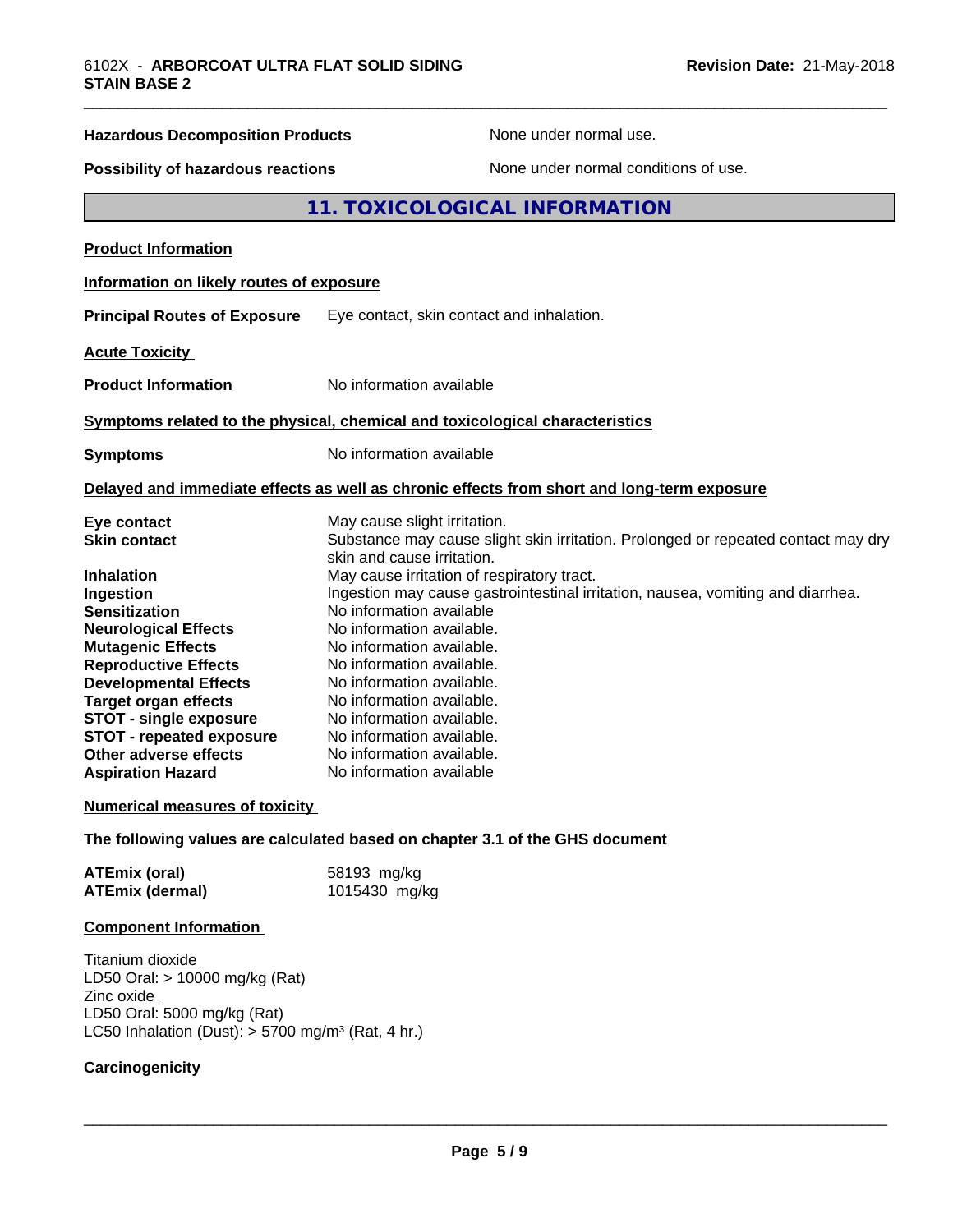*The information below indicateswhether each agency has listed any ingredient as a carcinogen:.*

| <b>Chemical</b><br>name | <b>IARC</b>                    | <b>NTP</b> | <b>OSHA</b> |
|-------------------------|--------------------------------|------------|-------------|
|                         | . .<br>2B<br>Possible<br>Human |            | Listed<br>. |
| dioxide<br>⊺itanium     | Carcinogen                     |            |             |

\_\_\_\_\_\_\_\_\_\_\_\_\_\_\_\_\_\_\_\_\_\_\_\_\_\_\_\_\_\_\_\_\_\_\_\_\_\_\_\_\_\_\_\_\_\_\_\_\_\_\_\_\_\_\_\_\_\_\_\_\_\_\_\_\_\_\_\_\_\_\_\_\_\_\_\_\_\_\_\_\_\_\_\_\_\_\_\_\_\_\_\_\_

• Although IARC has classified titanium dioxide as possibly carcinogenic to humans (2B), their summary concludes: "No significant exposure to titanium dioxide is thought to occur during the use of products in which titanium dioxide is bound to other materials, such as paint."

#### **Legend**

IARC - International Agency for Research on Cancer NTP - National Toxicity Program OSHA - Occupational Safety & Health Administration

**12. ECOLOGICAL INFORMATION**

## **Ecotoxicity Effects**

The environmental impact of this product has not been fully investigated.

## **Product Information**

#### **Acute Toxicity to Fish**

No information available

#### **Acute Toxicity to Aquatic Invertebrates**

No information available

#### **Acute Toxicity to Aquatic Plants**

No information available

#### **Persistence / Degradability**

No information available.

#### **Bioaccumulation**

There is no data for this product.

#### **Mobility in Environmental Media**

No information available.

#### **Ozone**

No information available

#### **Component Information**

#### **Acute Toxicity to Fish**

Titanium dioxide  $LC50:$  > 1000 mg/L (Fathead Minnow - 96 hr.)

#### **Acute Toxicity to Aquatic Invertebrates**

No information available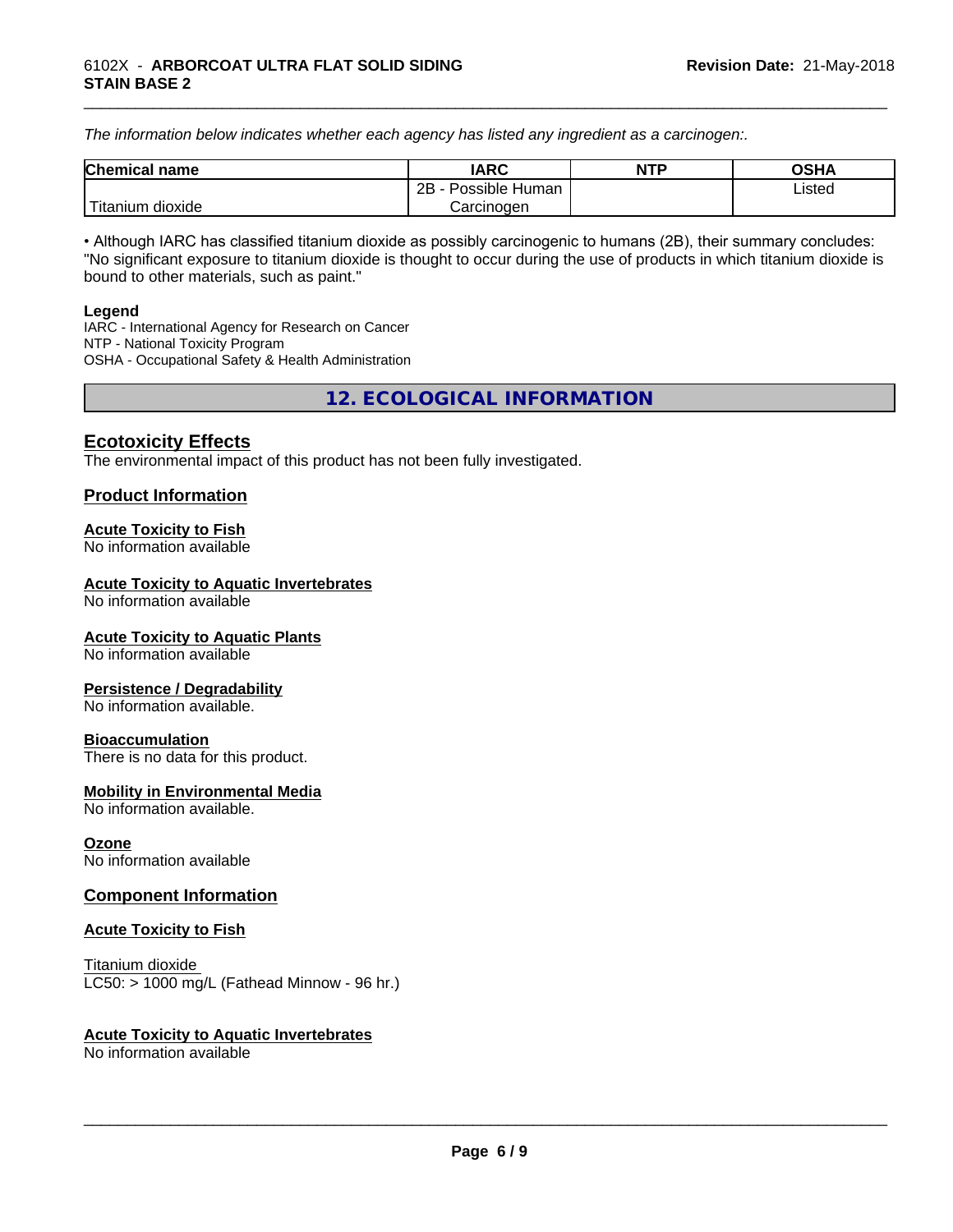#### **Acute Toxicity to Aquatic Plants**

No information available

|                              | 13. DISPOSAL CONSIDERATIONS                                                                                                                                                                                               |
|------------------------------|---------------------------------------------------------------------------------------------------------------------------------------------------------------------------------------------------------------------------|
| <b>Waste Disposal Method</b> | Dispose of in accordance with federal, state, and local regulations. Local<br>requirements may vary, consult your sanitation department or state-designated<br>environmental protection agency for more disposal options. |
|                              | 14. TRANSPORT INFORMATION                                                                                                                                                                                                 |
| <b>DOT</b>                   | Not regulated                                                                                                                                                                                                             |
| <b>ICAO/IATA</b>             | Not regulated                                                                                                                                                                                                             |
| <b>IMDG/IMO</b>              | Not regulated                                                                                                                                                                                                             |
|                              | 15. REGULATORY INFORMATION                                                                                                                                                                                                |

\_\_\_\_\_\_\_\_\_\_\_\_\_\_\_\_\_\_\_\_\_\_\_\_\_\_\_\_\_\_\_\_\_\_\_\_\_\_\_\_\_\_\_\_\_\_\_\_\_\_\_\_\_\_\_\_\_\_\_\_\_\_\_\_\_\_\_\_\_\_\_\_\_\_\_\_\_\_\_\_\_\_\_\_\_\_\_\_\_\_\_\_\_

# **International Inventories**

| <b>TSCA: United States</b> | Yes - All components are listed or exempt. |
|----------------------------|--------------------------------------------|
| <b>DSL: Canada</b>         | Yes - All components are listed or exempt. |

# **Federal Regulations**

|  | SARA 311/312 hazardous categorization |  |
|--|---------------------------------------|--|
|--|---------------------------------------|--|

| Acute health hazard               | N٥ |
|-----------------------------------|----|
| Chronic Health Hazard             | N٥ |
| Fire hazard                       | N٥ |
| Sudden release of pressure hazard | Nο |
| Reactive Hazard                   | N٥ |

#### **SARA 313**

Section 313 of Title III of the Superfund Amendments and Reauthorization Act of 1986 (SARA). This product contains a chemical or chemicals which are subject to the reporting requirements of the Act and Title 40 of the Code of Federal Regulations, Part 372:

| <b>Chemical name</b> | CAS No.   | Weiaht-% | <b>CERCLA/SARA 313</b><br>(de minimis concentration) |
|----------------------|-----------|----------|------------------------------------------------------|
| Zinc oxide           | 1314-13-2 |          | . . U                                                |

# **Clean Air Act,Section 112 Hazardous Air Pollutants (HAPs) (see 40 CFR 61)**

This product contains the following HAPs:

*None*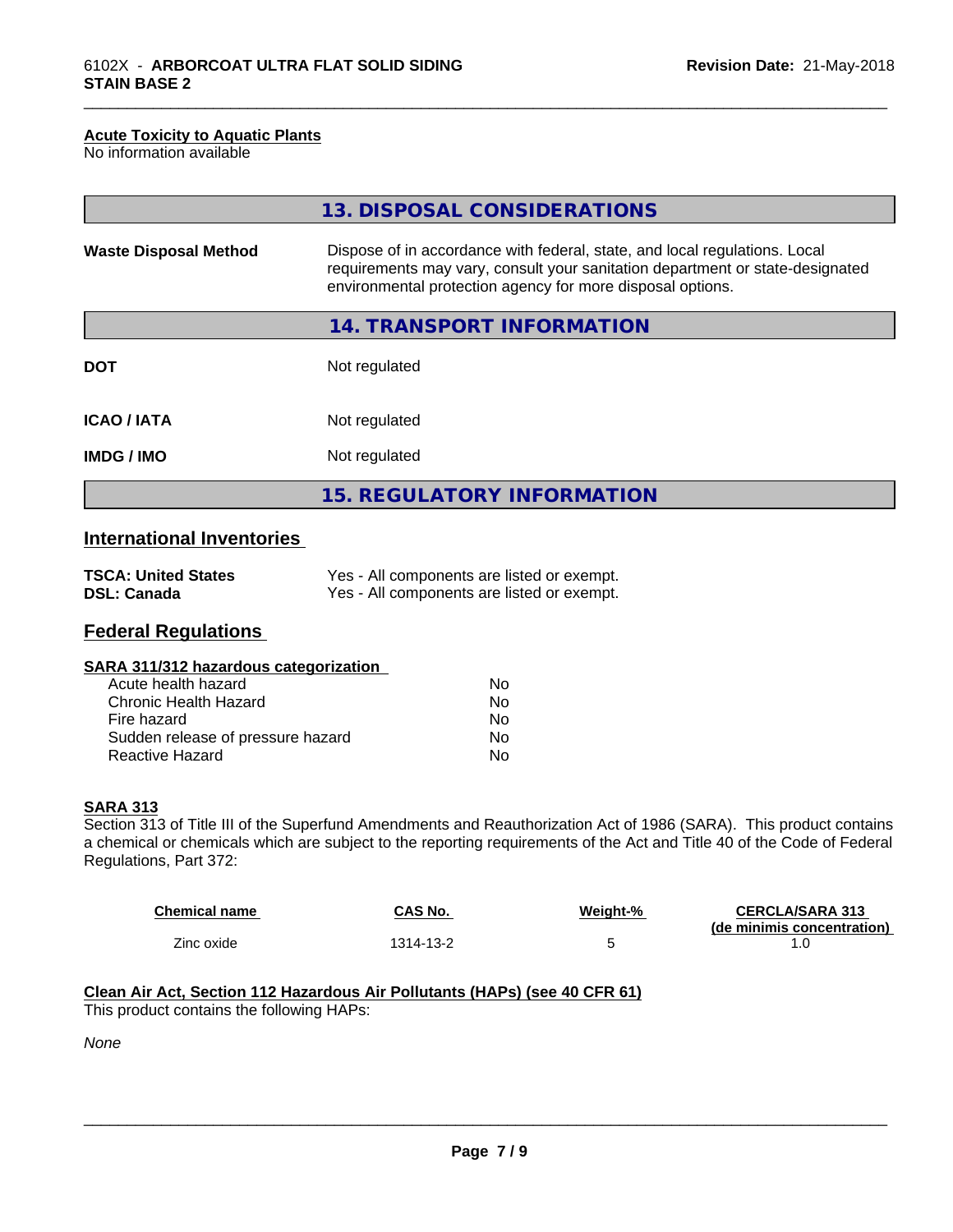# **US State Regulations**

#### **California Proposition 65**

**AVIMARNING:** Cancer and Reproductive Harm– www.P65warnings.ca.gov

#### **State Right-to-Know**

| <b>Chemical name</b>     | <b>Massachusetts</b> | . Jersev<br><b>N</b> OW<br>NGM | Pennsylvania |
|--------------------------|----------------------|--------------------------------|--------------|
| --<br>itanium<br>dioxide |                      |                                |              |
| Zinc oxide               |                      |                                |              |

\_\_\_\_\_\_\_\_\_\_\_\_\_\_\_\_\_\_\_\_\_\_\_\_\_\_\_\_\_\_\_\_\_\_\_\_\_\_\_\_\_\_\_\_\_\_\_\_\_\_\_\_\_\_\_\_\_\_\_\_\_\_\_\_\_\_\_\_\_\_\_\_\_\_\_\_\_\_\_\_\_\_\_\_\_\_\_\_\_\_\_\_\_

**Legend**

X - Listed

|                                          | <b>16. OTHER INFORMATION</b> |                        |                      |          |
|------------------------------------------|------------------------------|------------------------|----------------------|----------|
| $HMIS -$                                 | Health: 1                    | <b>Flammability: 0</b> | <b>Reactivity: 0</b> | $PPE: -$ |
| <b>HMIS Legend</b><br>0 - Minimal Hazard |                              |                        |                      |          |

#### 1 - Slight Hazard

- 2 Moderate Hazard
- 3 Serious Hazard
- 4 Severe Hazard
- \* Chronic Hazard

X - Consult your supervisor or S.O.P. for "Special" handling instructions.

*Note: The PPE rating has intentionally been left blank. Choose appropriate PPE that will protect employees from the hazards the material will present under the actual normal conditions of use.*

*Caution: HMISÒ ratings are based on a 0-4 rating scale, with 0 representing minimal hazards or risks, and 4 representing significant hazards or risks. Although HMISÒ ratings are not required on MSDSs under 29 CFR 1910.1200, the preparer, has chosen to provide them. HMISÒ ratings are to be used only in conjunction with a fully implemented HMISÒ program by workers who have received appropriate HMISÒ training. HMISÒ is a registered trade and service mark of the NPCA. HMISÒ materials may be purchased exclusively from J. J. Keller (800) 327-6868.*

 **WARNING!** If you scrape, sand, or remove old paint, you may release lead dust. LEAD IS TOXIC. EXPOSURE TO LEAD DUST CAN CAUSE SERIOUS ILLNESS, SUCH AS BRAIN DAMAGE, ESPECIALLY IN CHILDREN. PREGNANT WOMEN SHOULD ALSO AVOID EXPOSURE.Wear a NIOSH approved respirator to control lead exposure. Clean up carefully with a HEPA vacuum and a wet mop. Before you start, find out how to protect yourself and your family by contacting the National Lead Information Hotline at 1-800-424-LEAD or log on to www.epa.gov/lead.

| <b>Prepared By</b>      | <b>Product Stewardship Department</b><br>Benjamin Moore & Co.<br>101 Paragon Drive<br>Montvale, NJ 07645<br>800-225-5554 |
|-------------------------|--------------------------------------------------------------------------------------------------------------------------|
| <b>Revision Date:</b>   | 21-May-2018                                                                                                              |
| <b>Revision Summary</b> | Not available                                                                                                            |